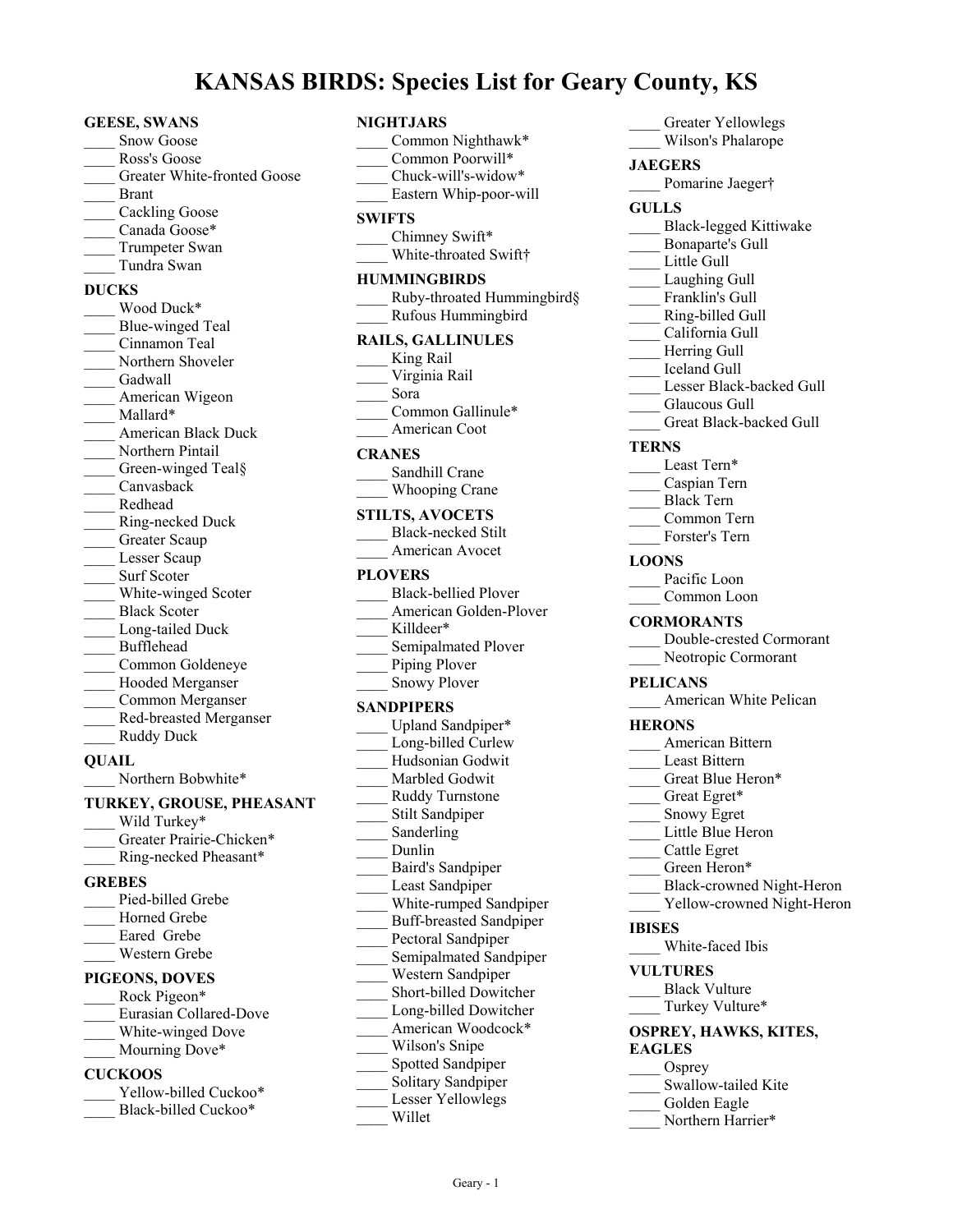Sharp-shinned Hawk \_\_\_\_ Cooper's Hawk\* \_\_\_\_ Northern Goshawk Bald Eagle\* Mississippi Kite\* \_\_\_\_ Gray Hawk† Red-shouldered Hawk\* \_\_\_\_ Broad-winged Hawk Swainson's Hawk§ Red-tailed Hawk\* \_\_\_\_ Rough-legged Hawk Ferruginous Hawk

#### **BARN OWLS**

Barn Owl\*

#### **OWLS**

| Eastern Screech-Owl*  |
|-----------------------|
| Great Horned Owl*     |
| Snowy Owl             |
| Burrowing Owl*        |
| Barred Owl*           |
| Long-eared Owl        |
| Short-eared Owl       |
| Northern Saw-whet Owl |
|                       |

#### **KINGFISHERS**

\_\_\_\_ Belted Kingfisher\*

#### **WOODPECKERS**

Lewis's Woodpecker Red-headed Woodpecker\* \_\_\_\_ Red-bellied Woodpecker\* Yellow-bellied Sapsucker Downy Woodpecker\* Hairy Woodpecker\* Northern Flicker\* Pileated Woodpecker

#### **FALCONS**

| American Kestrel§ |
|-------------------|
| Merlin            |
| Peregrine Falcon  |
| Prairie Falcon    |

#### **FLYCATCHERS**

- Great Crested Flycatcher\* Western Kingbird\* Eastern Kingbird\* Scissor-tailed Flycatcher\* \_\_\_\_ Olive-sided Flycatcher Eastern Wood-Pewee\* Yellow-bellied Flycatcher \_\_\_\_ Acadian Flycatcher \_\_\_\_ Alder Flycatcher Willow Flycatcher Least Flycatcher Eastern Phoebe\* **VIREOS** White-eyed Vireo Bell's Vireo\*
- Yellow-throated Vireo\*
- \_\_\_\_ Blue-headed Vireo
- Philadelphia Vireo

Warbling Vireo§ Red-eyed Vireo\* **SHRIKES** Loggerhead Shrike\* Northern Shrike

#### **JAYS, MAGPIES, CROWS**

- Blue Jay\*
- \_\_\_\_ Black-billed Magpie
- American Crow\*
- Fish Crow

# **CHICKADEES, TITMICE**

Black-capped Chickadee\* \_\_\_\_ Tufted Titmouse\*

# **LARKS**

# Horned Lark\*

## **SWALLOWS**

- Bank Swallow§ Tree Swallow\* N. Rough-winged Swallow\* Purple Martin\* Barn Swallow\*
- \_\_\_\_ Cliff Swallow\*

#### **KINGLETS**

| Ruby-crowned Kinglet   |
|------------------------|
| Golden-crowned Kinglet |

#### **WAXWINGS**

Cedar Waxwing\*

#### **NUTHATCHES**

| Red-breasted Nuthatch*   |
|--------------------------|
| White-breasted Nuthatch* |
| Pygmy Nuthatch           |

#### **CREEPERS**

\_\_\_\_ Brown Creeper

#### **GNATCATCHERS**

Blue-gray Gnatcatcher\*

#### **WRENS**

- \_\_\_\_ Rock Wren
- House Wren\*
- Winter Wren
- Sedge Wren\*
- Marsh Wren
- Carolina Wren\*
- Bewick's Wren\*

#### **THRASHERS**

Gray Catbird\*

- Brown Thrasher\*
- Northern Mockingbird\*

#### **STARLINGS**

European Starling\*

#### **THRUSHES**

- Eastern Bluebird\*
- Mountain Bluebird
- Townsend's Solitaire

Geary - 2

#### \_\_\_\_ Veery

- Gray-cheeked Thrush
- \_\_\_\_ Swainson's Thrush
- \_\_\_\_ Hermit Thrush
- \_\_\_\_ Wood Thrush\*
- American Robin\*
- \_\_\_\_ Varied Thrush

#### **OLD WORLD SPARROWS**

House Sparrow\*

#### **PIPITS**

- \_\_\_\_ American Pipit
- \_\_\_\_ Sprague's Pipit

#### **FINCHES**

- \_\_\_\_ Evening Grosbeak
- Pine Grosbeak
- House Finch\*
- Purple Finch
- \_\_\_\_ Common Redpoll
- \_\_\_\_ Red Crossbill\*
- \_\_\_\_ White-winged Crossbill
- Pine Siskin\*
- \_\_\_\_ Lesser Goldfinch
- American Goldfinch\*

#### **LONGSPURS**

- Lapland Longspur
- \_\_\_\_ Chestnut-collared Longspur
	- \_\_\_\_ Smith's Longspur
- \_\_\_\_ Thick-billed Longspur
- Snow Bunting

#### **SPARROWS**

- Grasshopper Sparrow\*
- Lark Sparrow\*
- Lark Bunting
- \_\_\_\_ Chipping Sparrow\*
- \_\_\_\_ Clay-colored Sparrow
- Field Sparrow\*
- Fox Sparrow
- \_\_\_\_ American Tree Sparrow
- Dark-eyed Junco
- White-crowned Sparrow

Vesper Sparrow LeConte's Sparrow Nelson's Sparrow \_\_\_\_ Baird's Sparrow Henslow's Sparrow\* \_\_\_\_ Savannah Sparrow Song Sparrow Lincoln's Sparrow Swamp Sparrow

\_\_\_\_ Rufous-crowned Sparrow

Yellow-breasted Chat§

Spotted Towhee Eastern Towhee\*

**CHATS**

- Golden-crowned Sparrow
- Harris's Sparrow \_\_\_\_ White-throated Sparrow